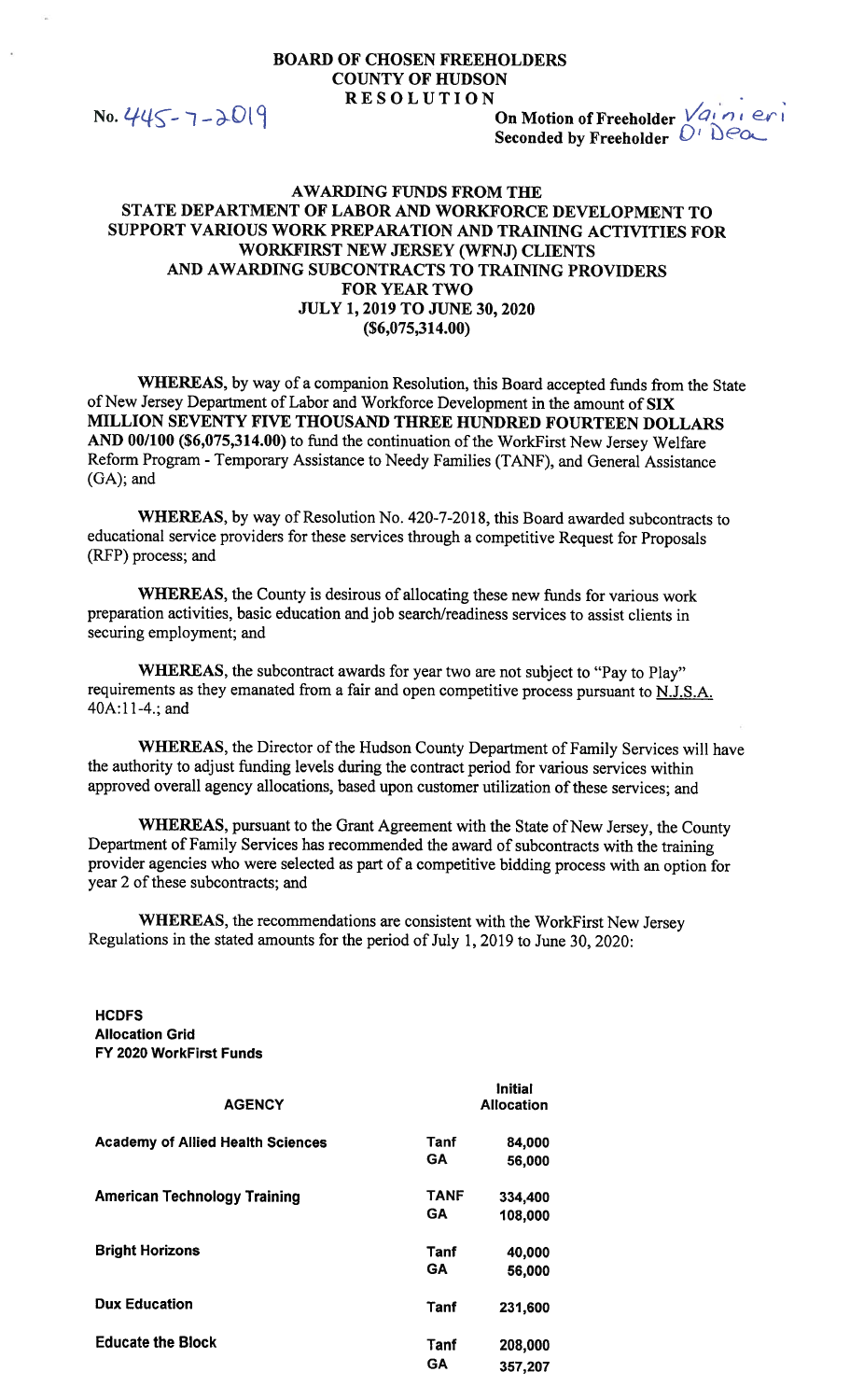| <b>Efron Solutions</b>                                       | Tanf<br>GA               | 28,000<br>64,000   |  |  |  |
|--------------------------------------------------------------|--------------------------|--------------------|--|--|--|
| <b>Institute of Science &amp; Technology</b>                 | Tanf<br><b>GA</b>        | 52,000             |  |  |  |
| <b>International Communications Solutions</b>                | Tanf                     | 48,000<br>47,000   |  |  |  |
|                                                              | <b>GA</b>                | 43,000             |  |  |  |
| Pro Data, Inc.                                               | <b>Tanf</b><br>GA        | 181,000<br>280,000 |  |  |  |
| <b>Computer Professional Learning Center</b>                 | Tanf<br><b>GA</b>        | 20,000<br>40,000   |  |  |  |
| <b>Suits for Success</b>                                     | <b>Tanf</b><br><b>GA</b> | 20,000<br>20,000   |  |  |  |
|                                                              |                          |                    |  |  |  |
| <b>Saint Bernadine's School of Allied Health</b>             | Tanf                     | 40,000             |  |  |  |
| <b>Urban League</b>                                          | <b>Tanf</b>              | 65,000             |  |  |  |
|                                                              | <b>GA</b>                | 15,000             |  |  |  |
| <b>Women Rising</b>                                          | <b>Tanf</b>              | 72,000             |  |  |  |
| <b>Wordwide Educating Services</b>                           | Tanf                     | 316,230            |  |  |  |
|                                                              | <b>GA</b>                | 157,200            |  |  |  |
| <b>Hudson County Schools Of Technology</b><br><b>Finance</b> | <b>Tanf</b>              | 100,000            |  |  |  |
| <b>Hudson County Schools Of Technology CDC</b>               | <b>Tanf</b>              | 133,000            |  |  |  |
| <b>National Career</b>                                       | <b>Tanf</b>              | 40,000             |  |  |  |
| <b>Total Vendors</b>                                         |                          | 3,256,637          |  |  |  |
| <b>Department of Family Services</b>                         |                          |                    |  |  |  |
| <b>Administration</b>                                        | Tanf<br><b>GA</b>        | 439,625<br>223,412 |  |  |  |
| <b>Case management</b>                                       | Tanf                     | 566,844            |  |  |  |
|                                                              | <b>GA</b>                | 293,012            |  |  |  |
| <b>CWEP</b>                                                  | Tanf                     | 635,810            |  |  |  |
| <b>EEI</b>                                                   | Tanf                     | 173,452            |  |  |  |
| <b>Summer Program</b>                                        | Tanf<br>190,762          |                    |  |  |  |
| <b>CAVP</b>                                                  | <b>Tanf</b>              | 105,040            |  |  |  |
| <b>Verification</b>                                          | <b>Tanf</b>              | 70,720             |  |  |  |
| <b>Total Family Services</b>                                 |                          | 2,698,677          |  |  |  |
| <b>Workforce Development Board</b>                           | Tanf                     | 72,401             |  |  |  |
|                                                              | <b>GA</b>                | 47,599             |  |  |  |
| <b>Total All</b>                                             |                          | 6,075,314          |  |  |  |
|                                                              |                          | 6,075,314          |  |  |  |

 $\mathcal{L}_{\mathcal{A}}$ 

i<br>194

 $\bar{r}$